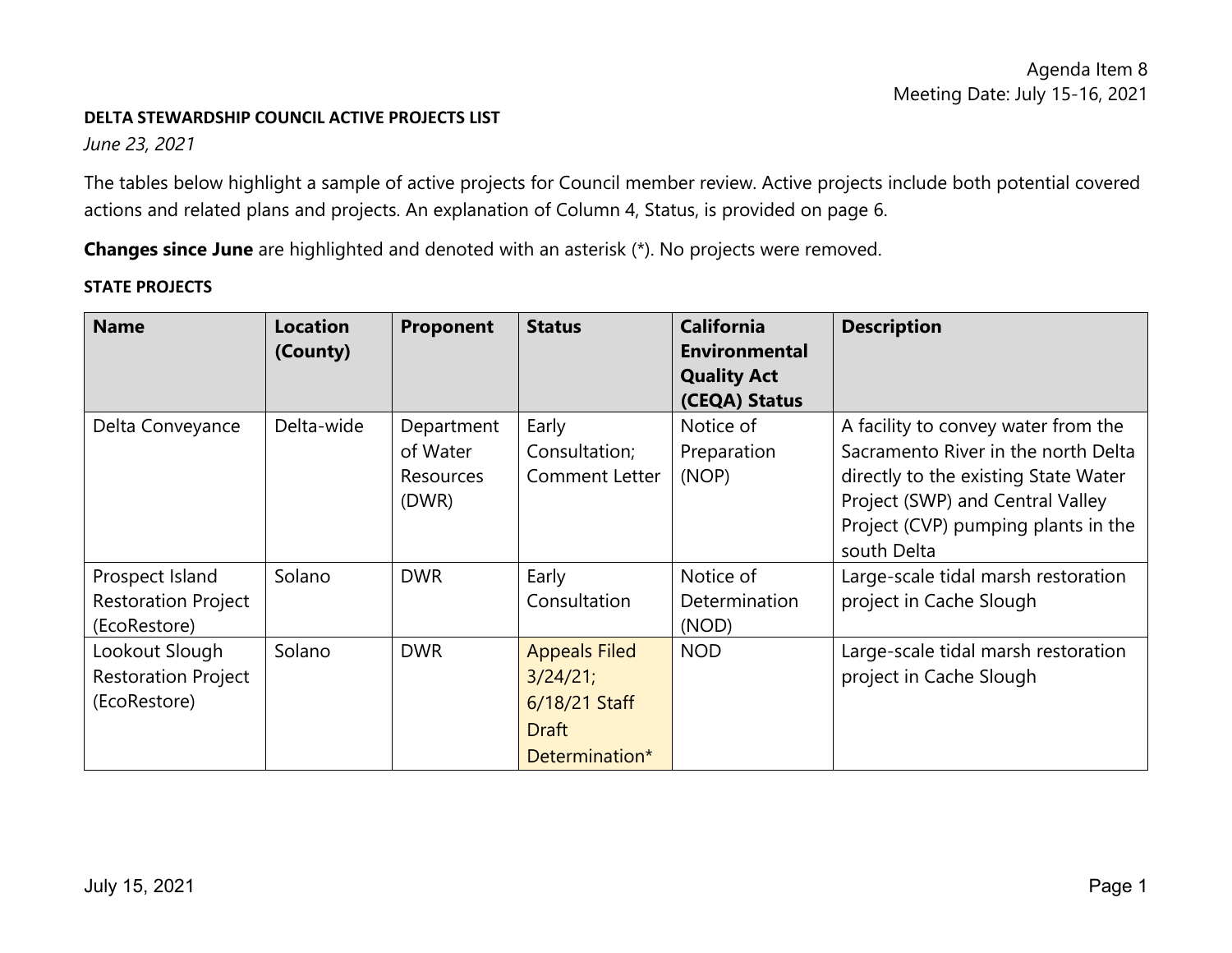Meeting Date: July 15-16, 2021

| <b>Name</b>                                                                                                                 | <b>Location</b><br>(County)         | Proponent                                                            | <b>Status</b>                         | <b>California</b><br><b>Environmental</b><br><b>Quality Act</b><br>(CEQA) Status | <b>Description</b>                                                                                                  |
|-----------------------------------------------------------------------------------------------------------------------------|-------------------------------------|----------------------------------------------------------------------|---------------------------------------|----------------------------------------------------------------------------------|---------------------------------------------------------------------------------------------------------------------|
| <b>Franks Tract Futures</b><br>2020 Reimagined                                                                              | Contra Costa                        | California<br>Department<br>of Fish and<br>Wildlife<br>(CDFW)        | <b>Comment Letter</b>                 | Not Initiated                                                                    | Explore options for improving<br>ecosystem, water quality, recreation,<br>and community benefits at Franks<br>Tract |
| <b>Central Valley Flood</b><br>Protection Plan<br>2022 Update                                                               | Sacramento,<br>San Joaquin,<br>Yolo | <b>DWR</b>                                                           | Early<br>Consultation                 | Not Initiated                                                                    | Five-year update to the State's plan<br>for investments in flood<br>management in the Central Valley                |
| Long-Term Salinity<br>Barrier Project*                                                                                      | Delta-wide*                         | DWR*                                                                 | Monitoring*                           | Not started*                                                                     | Program to periodically implement<br>salinity barriers within the Delta<br>during drought conditions*               |
| <b>American River</b><br><b>Common Features</b><br>(ARCF): Sacramento<br><b>River East Levee</b><br>Contract 3 <sup>*</sup> | Sacramento*                         | DWR,<br>Sacramento<br>Area Flood<br>Control<br>Agency<br>$(SAFCA)^*$ | <b>Comment Letter</b><br>in progress* | Notice of<br>Availability<br>$(NOA)*$                                            | Levee improvement project along<br>the east bank of the Sacramento<br>River*                                        |

### **REGIONAL PROJECTS**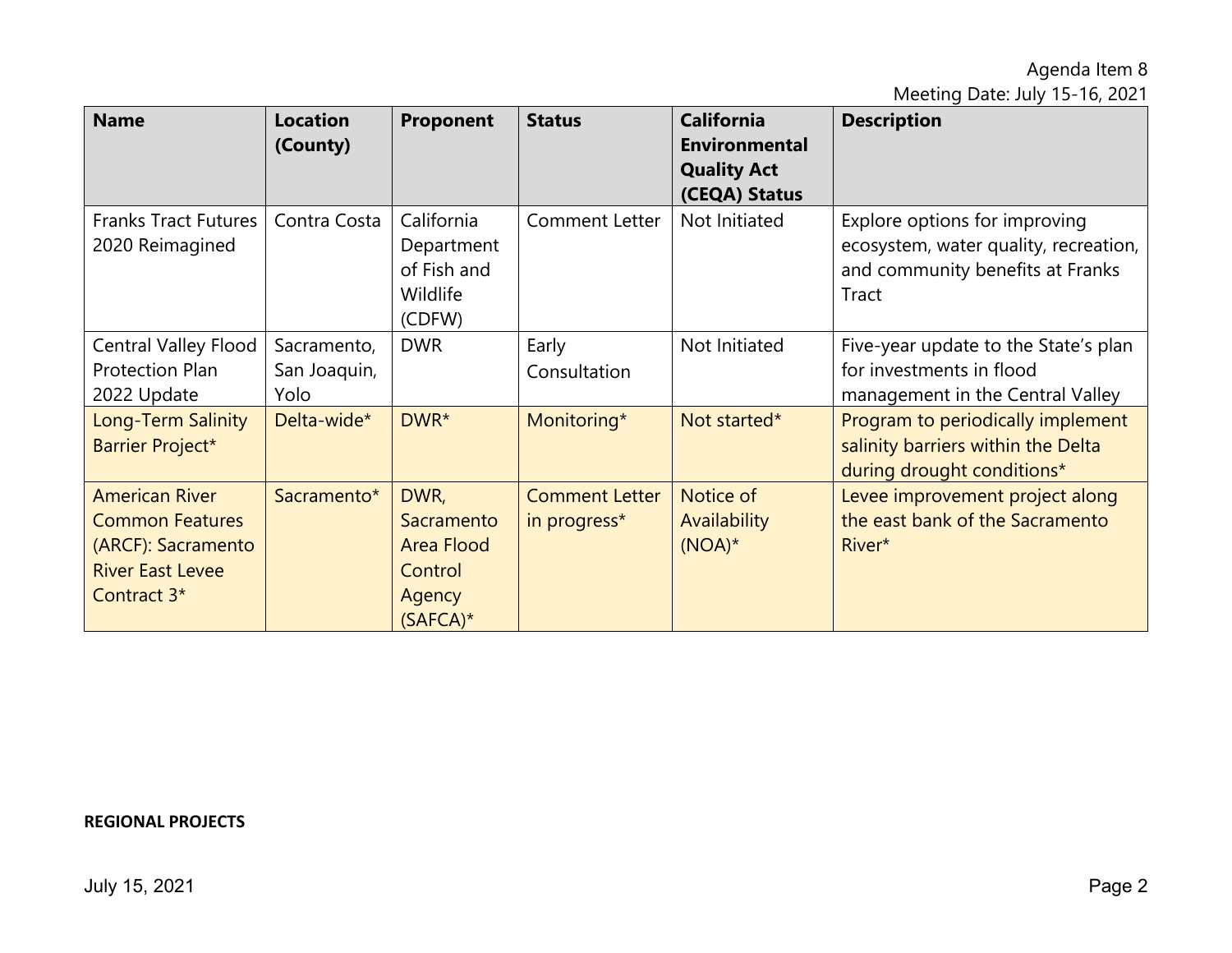Meeting Date: July 15-16, 2021

| <b>Name</b>                                                           | <b>Location</b><br>(County) | Proponent                                                                 | <b>Status</b>                                | <b>CEQA Status</b>                               | <b>Description</b>                                                                                                                                                                             |
|-----------------------------------------------------------------------|-----------------------------|---------------------------------------------------------------------------|----------------------------------------------|--------------------------------------------------|------------------------------------------------------------------------------------------------------------------------------------------------------------------------------------------------|
| Valley Link Rail<br>Project                                           | San Joaquin                 | Tri Valley<br><b>Regional Rail</b><br>Authority                           | Early<br>Consultation,<br>Comment<br>Letter  | Final<br>Environmental<br>Impact Report<br>(EIR) | Proposed railway that would link<br>Tracy and Stockton to existing Bay<br>Area transit systems (Bay Area Rapid<br>Transit [BART] and Altamont Corridor<br>Express [ACE])                       |
| Plan Bay Area<br>2050                                                 | Contra Costa,<br>Solano     | Metropolitan<br>Transportation<br>Commission<br>(MTC)                     | Early<br>Consultation;<br>Comment<br>Letter* | Draft EIR*                                       | Update to the Regional<br><b>Transportation Plan/Sustainable</b><br>Communities Strategy (RTP/SCS)<br>which projects regional growth<br>patterns and prioritizes<br>transportation investments |
| 2022 RTP/SCS                                                          | San Joaquin                 | San Joaquin<br>Council of<br>Governments<br>(SJCOG)                       | Comment<br>letter                            | <b>NOP</b>                                       | Update to the RTP/SCS, a<br>comprehensive long-range<br>transportation plan for San Joaquin<br>County.                                                                                         |
| Eastern San<br>Joaquin<br>Groundwater<br>Sustainability Plan<br>(GSP) | San Joaquin                 | Eastern San<br>Joaquin<br>Groundwater<br>Sustainability<br>Agency (GSA)   | Comment<br>Letter                            | Not applicable                                   | Strategies and potential projects to<br>enable the groundwater basin to<br>reach long term sustainability by<br>2040.                                                                          |
| Eastern Contra<br>Costa GSP                                           | Contra Costa                | East Contra<br>Costa<br>Groundwater<br>Sustainability<br>Working<br>Group | Comment<br>Letter                            | Not applicable                                   | Strategies and potential projects to<br>enable the groundwater basin to<br>reach long term sustainability by<br>2040                                                                           |

**LOCAL PROJECTS**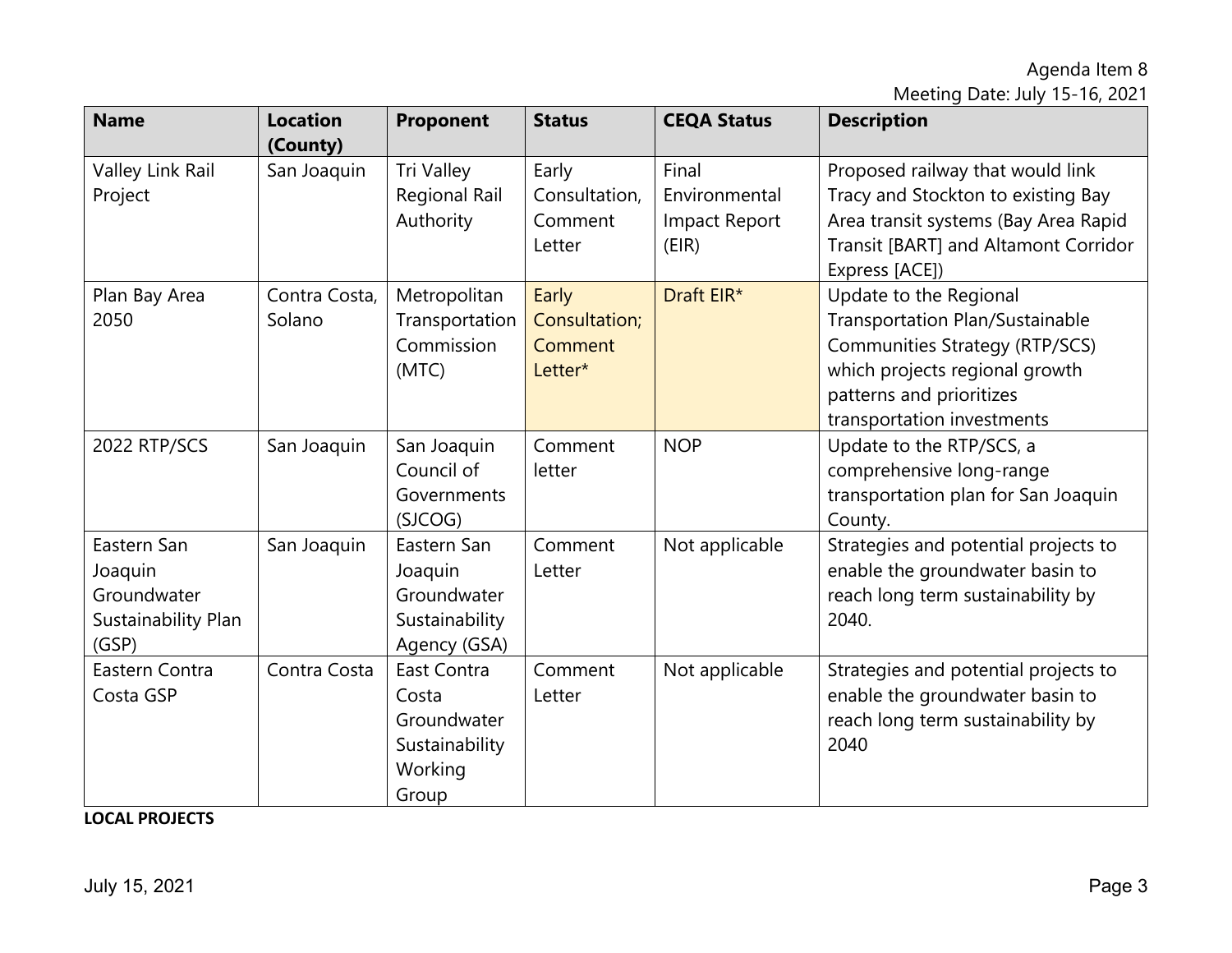Meeting Date: July 15-16, 2021

| <b>Name</b>                                                         | <b>Location</b><br>(County) | Proponent                  | <b>Status</b>                                           | <b>CEQA Status</b>                                 | <b>Description</b>                                                                                                                                                               |
|---------------------------------------------------------------------|-----------------------------|----------------------------|---------------------------------------------------------|----------------------------------------------------|----------------------------------------------------------------------------------------------------------------------------------------------------------------------------------|
| <b>Stone Lakes</b><br>Restoration<br>Project                        | Sacramento                  | Sacramento<br>County       | Early<br>Consultation;<br>Anticipating<br>Certification | Initial Study<br>(IS)/Negative<br>Declaration (ND) | Large-scale seasonal wetland and<br>riparian and oak woodland<br>restoration and enhancement project<br>in the Stone Lakes National Wildlife<br>Refuge                           |
| Cache Slough<br>Complex Habitat<br>Conservation Plan<br>(HCP)       | Solano, Yolo                | Solano County              | Monitoring                                              | Not Initiated                                      | Plan to provide coverage for<br>endangered species take at existing<br>water supply diversions and intakes                                                                       |
| Pacific Flyway<br>Center                                            | Solano                      | City of<br>Fairfield       | Certified<br>without<br>appeal                          | IS/Mitigated<br>Negative<br>Declaration<br>(MND)   | Proposed educational center and<br>enhanced wetlands focused on<br>Pacific Flyway migratory birds and<br>wetlands. Center would be located<br>along Highway 680 in Suisun Marsh. |
| <b>Bees Lake Habitat</b><br>Restoration                             | Yolo                        | City of West<br>Sacramento | Comment<br>Letter                                       | <b>NOD</b>                                         | Restore historic physical and<br>ecological processes and improve<br>public access management.                                                                                   |
| Development<br>Title, Chapter 9-<br>1080 Agricultural<br>Mitigation | San Joaquin                 | San Joaquin<br>County      | Comment<br>Letter                                       | Exempt                                             | Proposed text amendments to<br>County code relating to mitigation<br>for conversion of agricultural land to<br>other uses or zoning designations                                 |
| Grand Island<br>Levee Seepage<br><b>Cutoff Wall</b><br>Project*     | Sacramento                  | Reclamation<br>District 3  | Certified<br>without<br>appeal                          | IS/MND                                             | Repair approximately 1,250 linear feet<br>of levee on the west side of Grand<br>Island, along the left riverbank of<br>Steamboat Slough.                                         |

## **OTHER PROJECTS**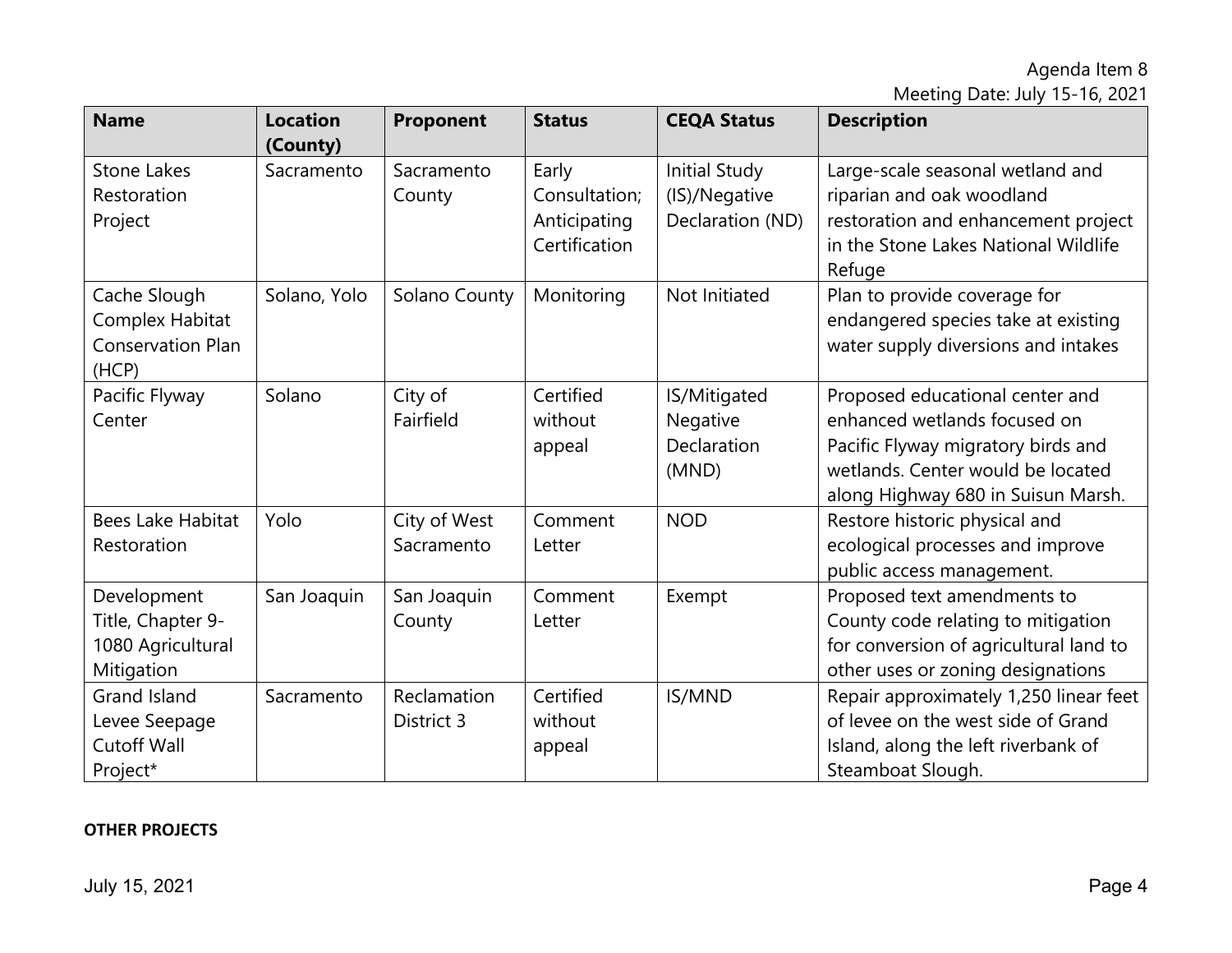Meeting Date: July 15-16, 2021

| <b>Name</b>                                                            | <b>Location</b><br>(County)     | Proponent                                                          | <b>Status</b>                 | <b>CEQA Status</b>                                                                               | <b>Description</b>                                                                                                                                                                                                                                                                             |
|------------------------------------------------------------------------|---------------------------------|--------------------------------------------------------------------|-------------------------------|--------------------------------------------------------------------------------------------------|------------------------------------------------------------------------------------------------------------------------------------------------------------------------------------------------------------------------------------------------------------------------------------------------|
| Delta Conveyance                                                       | Delta-wide                      | U.S. Army<br>Corps of<br>Engineers<br>(USACE)                      | <b>Comment Letter</b>         | Notice of Intent<br>(NOI) to prepare<br>a Draft<br>Environmental<br><b>Impact Study</b><br>(EIS) | A facility to convey water from the<br>Sacramento River in the north Delta<br>directly to the existing SWP and CVP<br>pumping plants in the south Delta.<br>The scope is limited to construction<br>activities, structures, and<br>modifications to federal levees and<br>navigation projects. |
| Los Vaqueros<br>Reservoir Second<br>Expansion                          | Contra Costa                    | Contra Costa<br><b>Water District</b>                              | Anticipating<br>Certification | Final<br>Supplement to<br>the Final EIR/EIS                                                      | <b>Expansion of Los Vaqueros</b><br>Reservoir, and construction of new<br>and replacement water supply<br>infrastructure                                                                                                                                                                       |
| Mossdale Tract<br>Area Urban Flood<br><b>Risk Reduction</b><br>Study   | San Joaquin                     | San Joaquin<br>Area Flood<br>Control<br>Agency                     | Early<br>Consultation         | Not Initiated                                                                                    | Identify a plan to achieve an urban<br>level of flood protection for the<br>Mossdale Tract (Reclamation District<br>No. 17)                                                                                                                                                                    |
| Metropolitan<br><b>Water District</b><br><b>Climate Action</b><br>Plan | Contra<br>Costa, San<br>Joaquin | Metropolitan<br><b>Water District</b><br>of Southern<br>California | Monitoring                    | <b>NOP</b>                                                                                       | A strategy for reducing greenhouse<br>gas emissions associated with future<br>construction, operation, and<br>maintenance activities                                                                                                                                                           |
| Delta Cross<br><b>Channel Gate</b><br>Upgrades Project                 | Sacramento                      | Reclamation                                                        | Monitoring                    | Not Initiated                                                                                    | Provide for remote and more<br>frequent operation, to manage<br>water quality in the Central Delta<br>and at the SWP and CVP pumping<br>plants                                                                                                                                                 |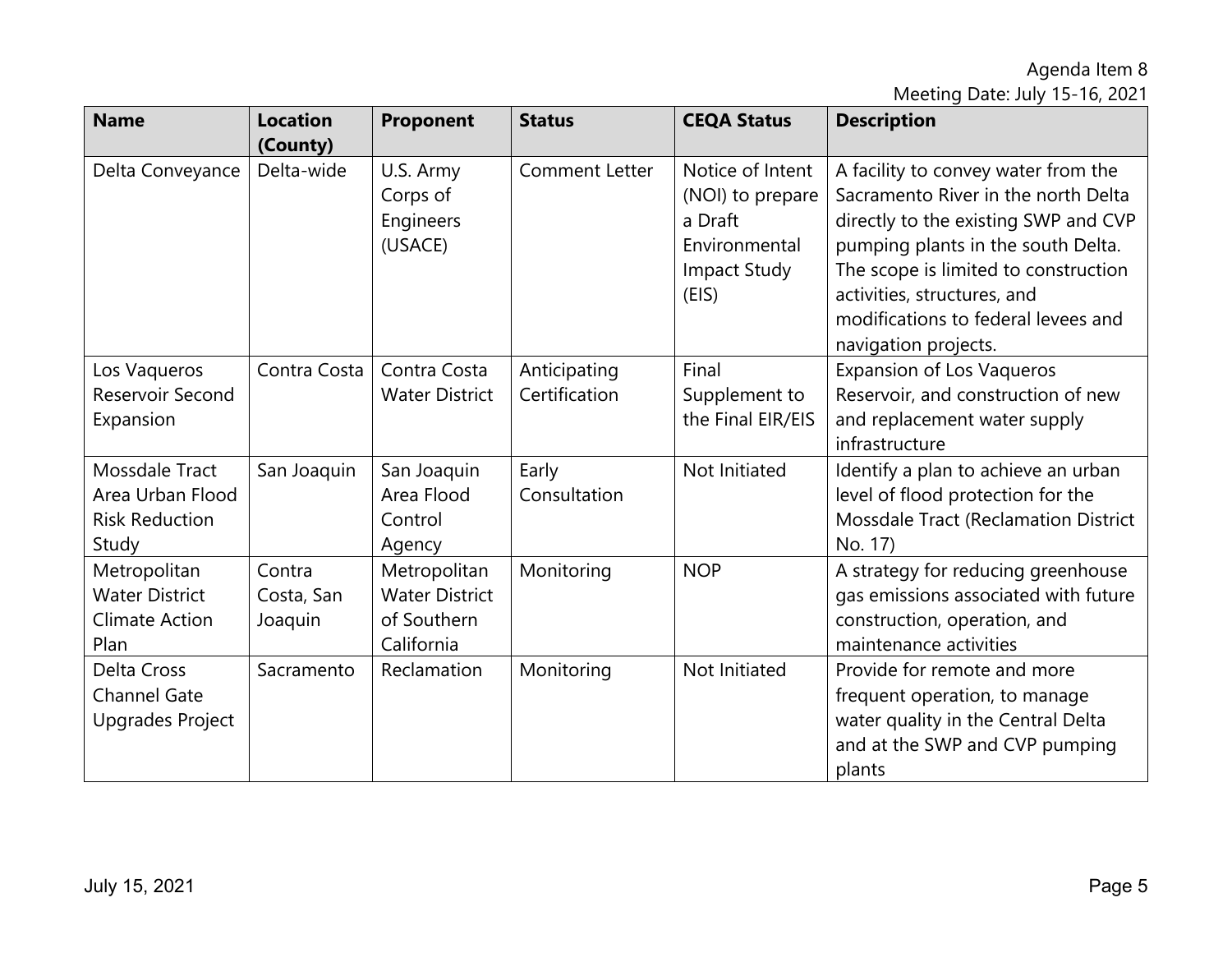Meeting Date: July 15-16, 2021

| <b>Name</b>                                      | <b>Location</b><br>(County) | Proponent                                     | <b>Status</b>         | <b>CEQA Status</b> | <b>Description</b>                                                                                                                                |
|--------------------------------------------------|-----------------------------|-----------------------------------------------|-----------------------|--------------------|---------------------------------------------------------------------------------------------------------------------------------------------------|
| Yolo Bypass East<br>Levee Project                | Yolo                        | U.S. Army<br>Corps of<br>Engineers<br>(USACE) | Early<br>Consultation | <b>NOD</b>         | Improve portions of the east bank of<br>the Yolo Bypass levee from the<br>Sacramento Bypass south to the<br>Deep Water Ship Channel West<br>Levee |
| Liberty Island II<br>Conservation<br><b>Bank</b> | Solano, Yolo                | RD 2093                                       | Early consultation    | <b>NOD</b>         | Create a tidal marsh conservation<br>bank and sell conservation credits to<br>offset the impacts of future projects                               |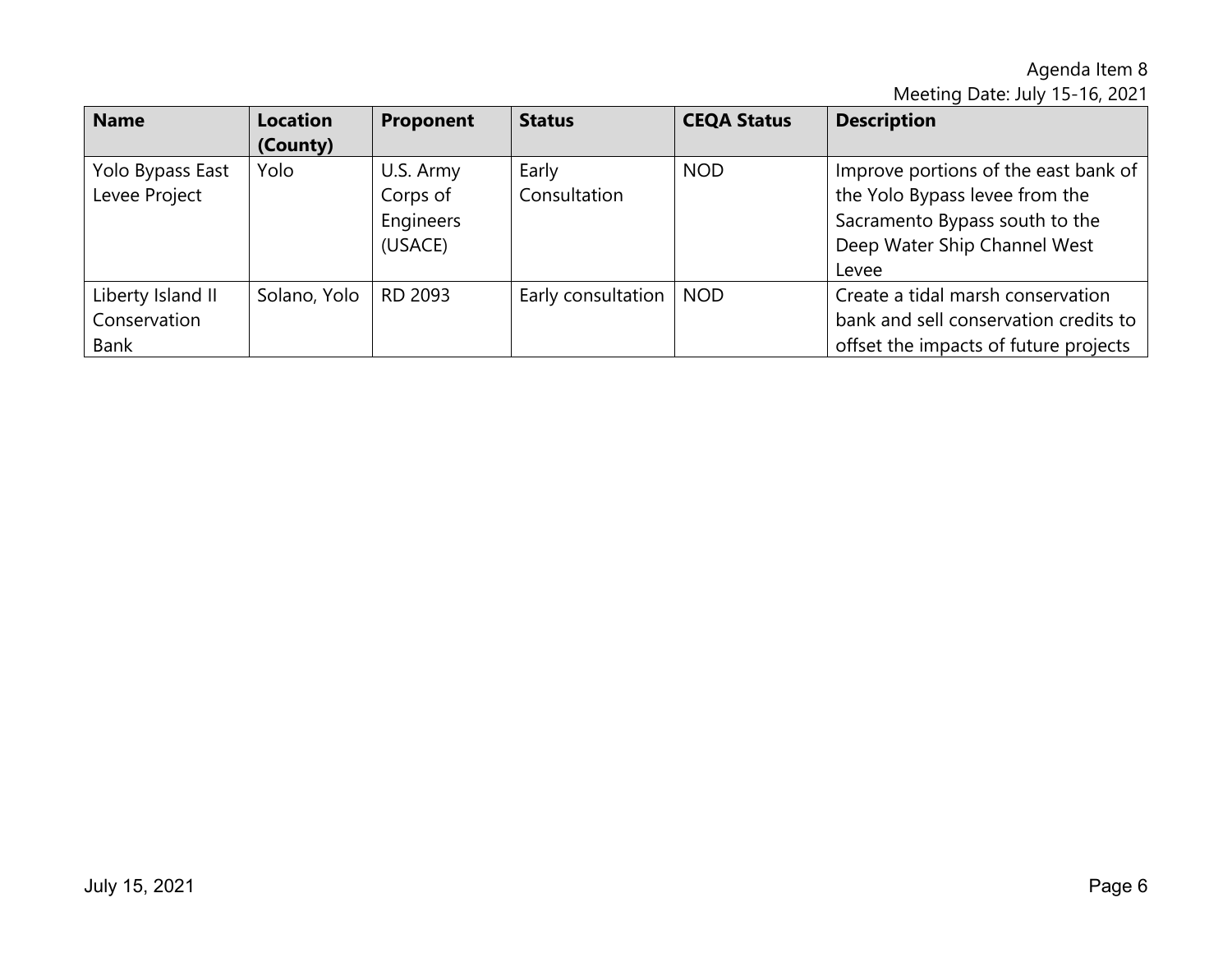## **STATUS TYPES**

Active projects include both potential covered actions and related plans and projects of interest. The active project "Status" reported above is not sequential but tends to align with certain phases of the CEQA process. The relationship between generalized steps in the CEQA process (top row) and generalized status types (bottom row) is illustrated in **Figure 1**. Each status type is described in more detail, below.



# **Figure 1. Typical Project Sequence**

**Coordinating**: Occasionally, the Council will coordinate with state and local agencies prior to the initiation of the CEQA process in order to track and/or inform project formulation. Coordination may include informal discussions or attendance at project planning meetings.

**Comment letter**: Council staff prepare comment letters in response to each phase of the CEQA process leading up to a final document (e.g., Notice of Preparation [NOP], IS/ND, IS/MND, DEIR). The Council may also comment on other interim studies and reports, as needed. The Council comments on potential covered actions as well as on long range plans identified in the Delta Reform Act (Wat. Code section 85212) and projects located outside of the Delta that will have a significant impact on the Delta (Wat. Code section 85210[j]).

**Early consultation**: The Delta Reform Act directs the Council to offer early consultation to assist state and local public agencies in preparing certifications of consistency (Wat. Code section 85225.5). The timing and frequency of early consultation is at the discretion of the project proponent.